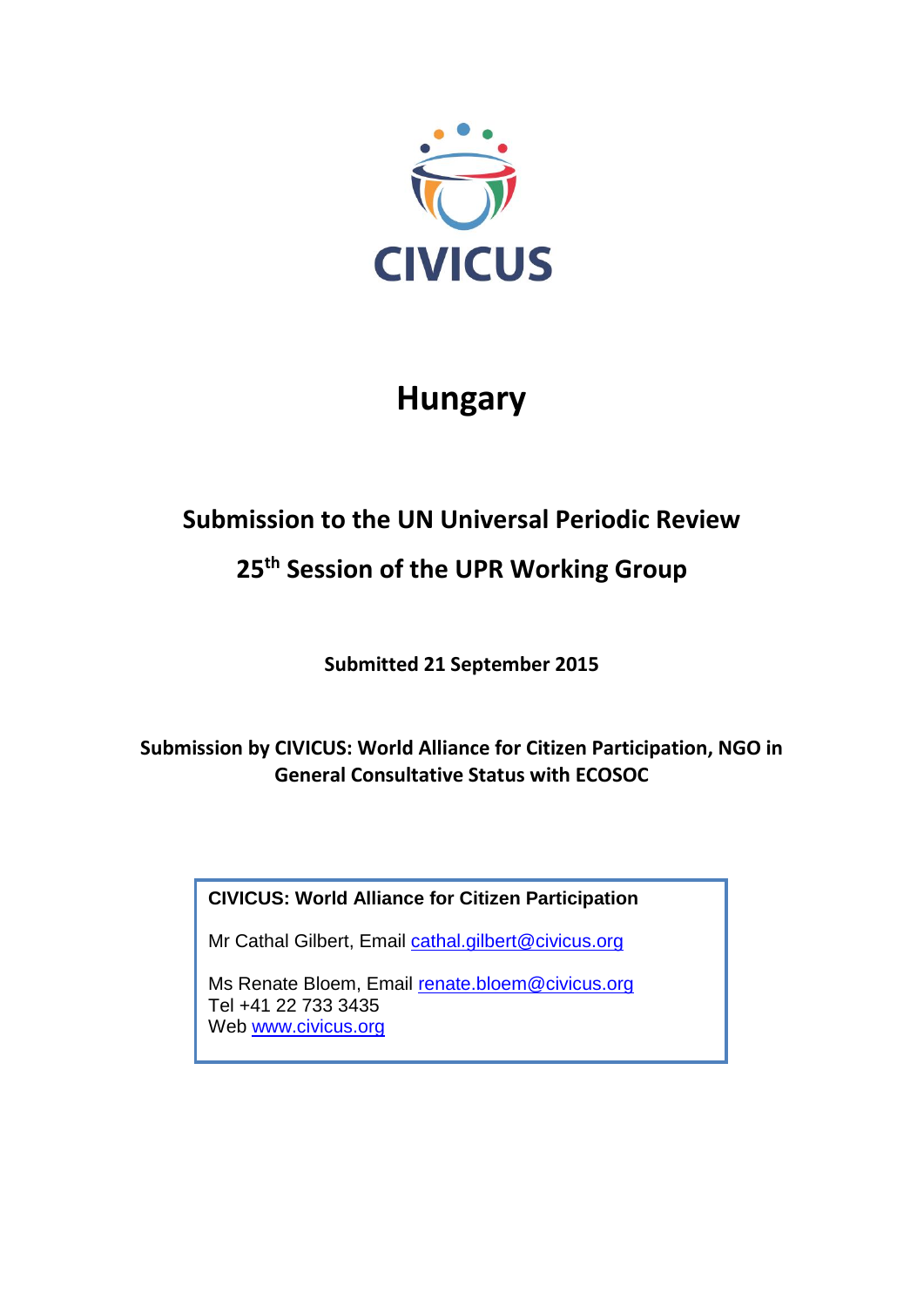#### **1. (A) Introduction**

**.** 

- **1.1**CIVICUS: World Alliance for Citizen Participation is an international movement with almost 3,000 members in more than 170 countries worldwide. Established in 1993, CIVICUS nurtures the foundation, growth and protection of citizen action throughout the world, especially in areas where participatory democracy and citizens' freedom of association are threatened.
- **1.2**In this document, CIVICUS outlines concerns related to the environment in which civil society activists and journalists operate in Hungary, and highlights threats faced by them in the exercise of the rights to freedoms of association, expression and peaceful assembly.
- **1.3**CIVICUS is concerned by closing civic space in Hungary. Since the current government took power in 2010, this decline has been characterised by a steady erosion of respect for well established democratic principles.
- **1.4**CIVICUS is especially dismayed by the current government's attempts to undermine the good name of civil society, and in particular the reputation of organisations aiming to promote human rights, democracy and transparency and accountability in public life.
- **1.5**CIVICUS is also alarmed by the waning respect for media freedoms and free speech since Hungary's last assessment at the Universal Periodic Review.
- **1.6**CIVICUS is further concerned by the authorities' recent abuse of citizens and refugees' fundamental rights, in particular their right to collectively express their grievances through peaceful assemblies.

#### **2. (B) Restrictions on freedom of association and impediments to civil society activities**

**2.1** The Fundamental Law of Hungary<sup>1</sup> and the ICCPR, to which Hungary has been a state party since 1974, guarantees freedom of association.<sup>2</sup> A new NGO act<sup>3</sup> came

<sup>&</sup>lt;sup>1</sup> English translation of the Fundamental Law of Hungary, as reproduced on the Ministry of Foreign Affairs Website, contains amendments up to  $1<sup>st</sup>$  October, 2013. Accessed  $15<sup>th</sup>$  September, 2015. [http://www.mfa.gov.hu/NR/rdonlyres/8204FB28-BF22-481A-9426-](http://www.mfa.gov.hu/NR/rdonlyres/8204FB28-BF22-481A-9426-D2761D10EC7C/0/FUNDAMENTALLAWOFHUNGARYmostrecentversion01102013.pdf)

[D2761D10EC7C/0/FUNDAMENTALLAWOFHUNGARYmostrecentversion01102013.pdf](http://www.mfa.gov.hu/NR/rdonlyres/8204FB28-BF22-481A-9426-D2761D10EC7C/0/FUNDAMENTALLAWOFHUNGARYmostrecentversion01102013.pdf)

<sup>&</sup>lt;sup>2</sup> Hungary signed the International Covenant on Civil and Political Rights in 1969 and ratified it in 1974. In 1988 the Hungarian government made a declaration under article 28 of the Covenant, recognising the competence of the Human Rights Committee to 'receive and consider communications to the effect that a State Party claims that another State Party is not fulfilling its obligations under the Covenant.' Information accessed on 15th September on OHCHR website here: [http://indicators.ohchr.org/.](http://indicators.ohchr.org/)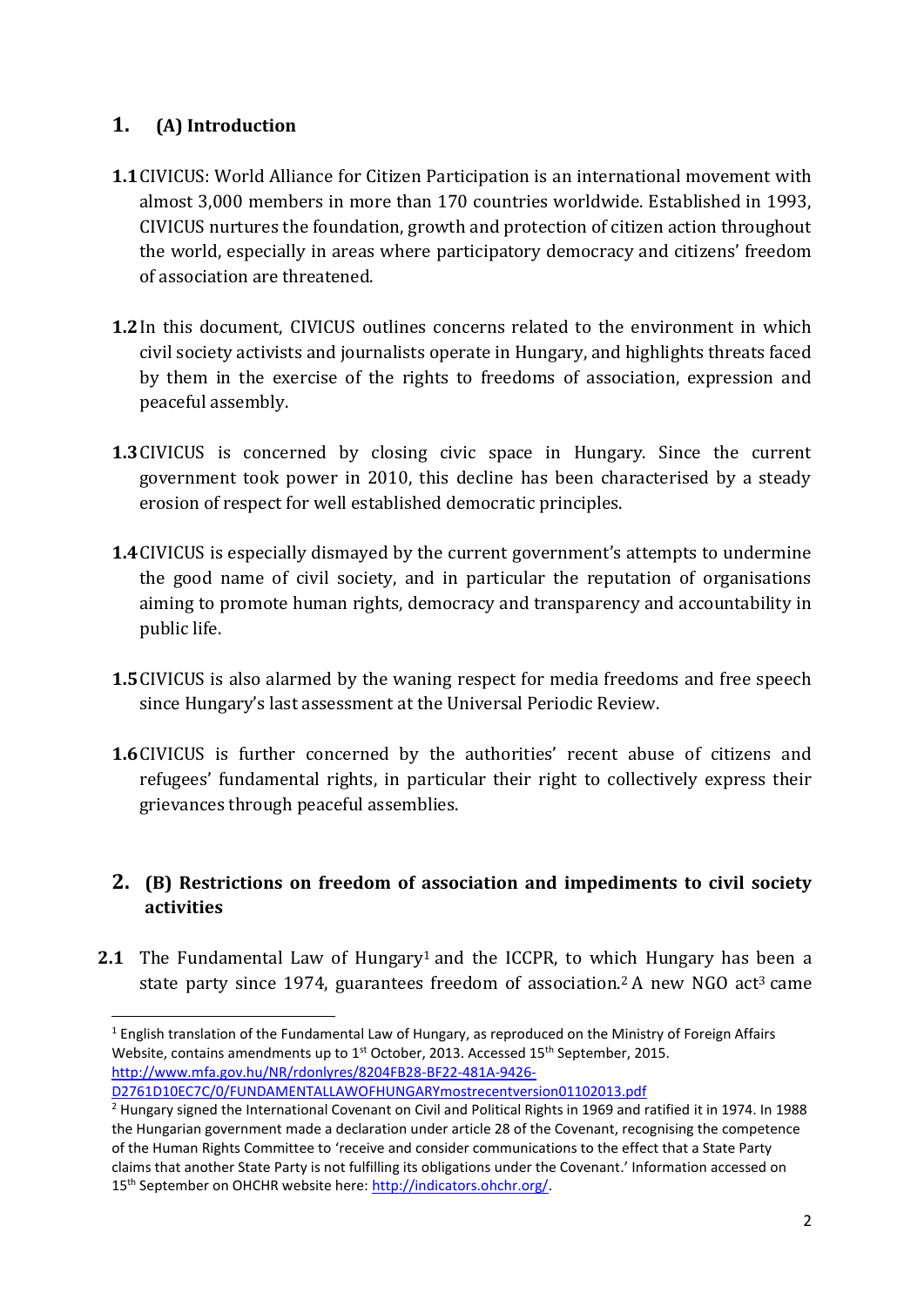into force in 2012, requiring CSOs to state the purpose of their establishment, have a listed membership, be registered and report annually to a court. Although the Act was intended to simplify registration and reporting procedures through an online information system for CSOs, it is unclear whether bureaucratic hurdles for CSOs have been reduced.

- **2.2** While CIVICUS believes the law provides a good foundation for enabling free association, procedures for registration and reporting could be further simplified to align the legal regime with international best practices.<sup>4</sup>
- **2.3** Despite these legal foundations, CIVICUS is concerned about verbal attacks made against CSOs in Hungary, particularly by the political elite. On 26 July 2014, Prime Minister Orban made a speech in which he was quoted as saying that Hungarian CSOs were 'paid political activists who are trying to help foreign interests'.<sup>5</sup> He also said he would back legislation to ensure CSOs funded from abroad were specially registered. Other senior government officials have expressed similar sentiments.<sup>6</sup>
- **2.4** The government has directly targetted individual CSOs, launching an investigation and audits into a number of prominent advocacy groups funded by the Norway Grants Fund.<sup>7</sup> In May 2014, the Government Control Office, launched an investigation into how funds are distributed, affecting also a number of grantees.<sup>8</sup> The authorities subsequently suspended the tax registration of the four organisations responsible for implementing the Norway Grants Fund.<sup>9</sup>

<http://www.ohchr.org/Documents/Issues/FAssociation/Responses2012/NHRI/Hungary.pdf>

 $\overline{\phantom{a}}$ 

[content/uploads/Timeline\\_of\\_gov\\_attacks\\_against\\_HU\\_NGOs\\_12082015.pdf.](http://helsinki.hu/wp-content/uploads/Timeline_of_gov_attacks_against_HU_NGOs_12082015.pdf)

 $3$  The Hungarian text of the new law is available online here: (Accessed 15<sup>th</sup> September, 2015) [http://net.jogtar.hu/jr/gen/hjegy\\_doc.cgi?docid=A1100175.TV&celpara=#xcelparam](http://net.jogtar.hu/jr/gen/hjegy_doc.cgi?docid=A1100175.TV&celpara=#xcelparam) . A brief commentary on

the new law (from the perspective of the Hungarian government) is contained in this submission to the Office of the Commissioner for Fundamental Rights. Accessed on 15<sup>th</sup> September, 2015:

<sup>4</sup> Best Practices In Promoting Freedoms Of Assembly And Association (A/HRC/20/27), June 2012. Accessed 15th September 2015: [http://freeassembly.net/rapporteurreports/report-best-practices-in-promoting-freedoms-of](http://freeassembly.net/rapporteurreports/report-best-practices-in-promoting-freedoms-of-assembly-and-association-ahrc2027/)[assembly-and-association-ahrc2027/](http://freeassembly.net/rapporteurreports/report-best-practices-in-promoting-freedoms-of-assembly-and-association-ahrc2027/)

<sup>&</sup>lt;sup>5</sup> 'Orban Says He Seeks to End Liberal Democracy in Hungary', Bloomberg News, July 28<sup>th</sup>, 2014. Accessed on 15th September, 2015: [http://www.bloomberg.com/news/articles/2014-07-28/orban-says-he-seeks-to-end](http://www.bloomberg.com/news/articles/2014-07-28/orban-says-he-seeks-to-end-liberal-democracy-in-hungary)[liberal-democracy-in-hungary](http://www.bloomberg.com/news/articles/2014-07-28/orban-says-he-seeks-to-end-liberal-democracy-in-hungary)

<sup>6</sup> <https://norvegcivilalap.hu/en/node/8239>

<sup>&</sup>lt;sup>7</sup> <https://norvegcivilalap.hu/en/node/11452> The overall objective of this fund is "strengthened civil society development and enhanced contribution to social justice, democracy and sustainable development" (in Hungary). A group of Hungarian CSOs has produced a detailed timeline of events surrounding the campaign of harrassment against civil society in Hungary. A detailed version in English is available here, courtesy of the Hungarian Helsinki Committee[. http://helsinki.hu/wp-](http://helsinki.hu/wp-content/uploads/Timeline_of_gov_attacks_against_HU_NGOs_12082015.pdf)

<sup>8</sup> [http://budapestbeacon.com/featured-articles/norway-funded-ngos-reflect-aftermath-okotars-raid-part](http://budapestbeacon.com/featured-articles/norway-funded-ngos-reflect-aftermath-okotars-raid-part-ii/12752)[ii/12752](http://budapestbeacon.com/featured-articles/norway-funded-ngos-reflect-aftermath-okotars-raid-part-ii/12752)

<sup>9</sup> The tax suspension was later suspended by the court and the case is yet to be finalised.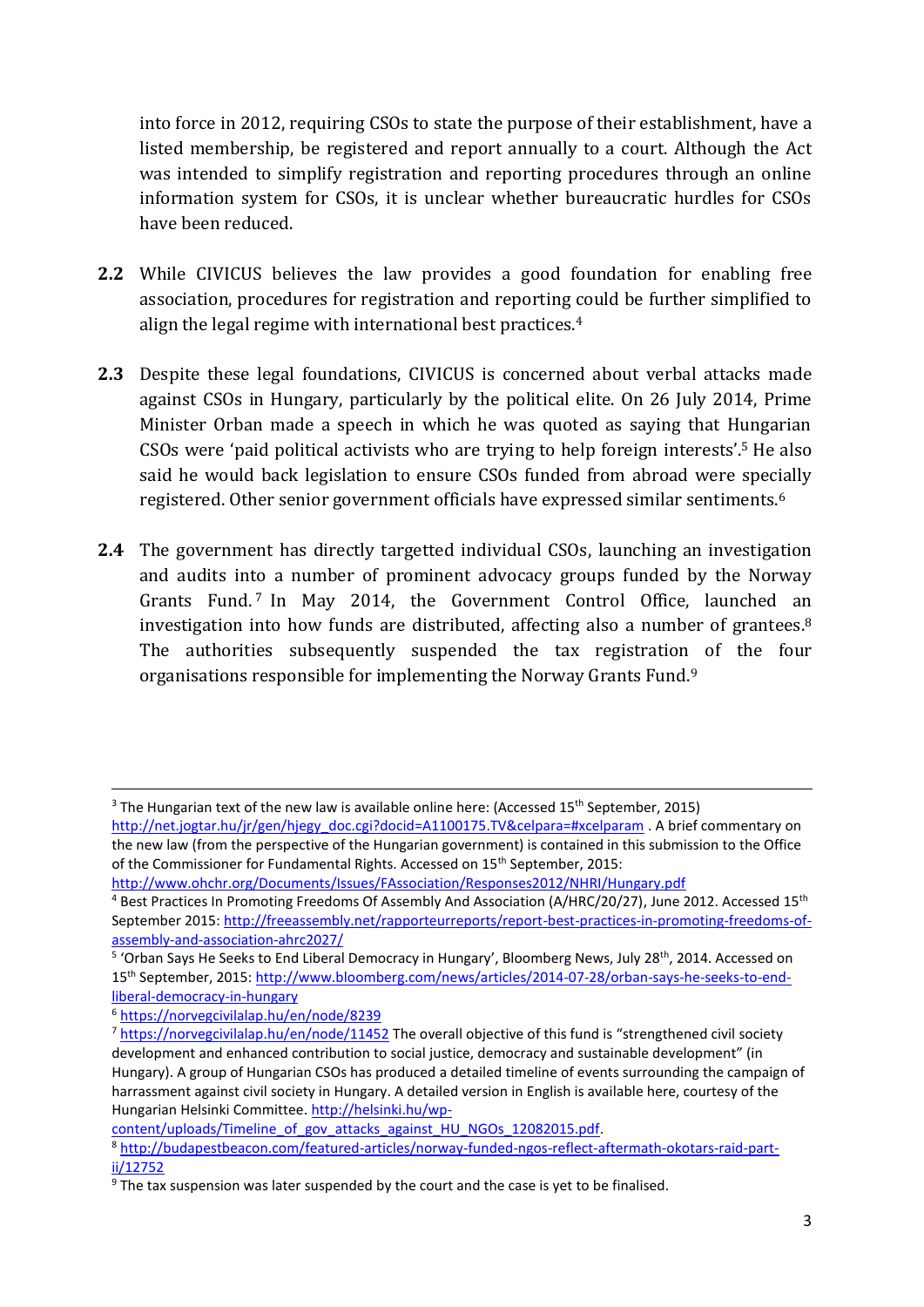- 2.5 These actions have attracted condemnation,<sup>10</sup> including from the Council of Europe's Human Rights Commissioner, <sup>11</sup> the UN Special Rapporteur on the rights to freedom of peaceful assembly and of association, <sup>12</sup> the UN Office of the High Commissioner on Human Rights and domestic and international CSOs. <sup>13</sup> Nevertheless, the government continues to pursue investigations into the fund's consortium partners. Targetted CSOs have consistently denied all allegations.
- **2.6** CIVICUS strongly condemns the government's campaign to vilify Hungarian human rights and pro-democracy CSOs in the eyes of the public. The series of politically motivated statements made by senior government officials and Fidesz party members, coupled with raids and investigations on targeted CSOs, are clearly aimed at silencing criticism, stifling independent thought and hampering civil society's legitimate attempts to reduce corruption and improve transparency in public life. This campaign amounts to a dereliction of Hungary's responsibilities under the Fundamental Law and international human rights law and must be halted without delay.

**.** 

 $12$  Maina Kiai's statement posted here, accessed on 15<sup>th</sup> September, 2015:

<sup>&</sup>lt;sup>10</sup> International rights groups including Human Rights Watch, Amnesty International, FIDH - Movement Mondiale des Droits Humains and Freedom House all highlighted the worrying trend in special statements or annual reports. The government's campaign against CSOs has also resulted in the continued decline in scores received by Hungary on a number of international democracy indexes.

<sup>&</sup>lt;sup>11</sup> The Human Rights Commissioner wrote a strongly-worded letter to the Hungarian Government expressing his concern about the 'stigmatizing rhetoric used in Hungary against non-governmental organisations (NGOs) active in the field of promoting human rights and democratic values'. His letter is available here (accessed on 15th September, 2015) [http://www.coe.int/en/web/commissioner/country-report/hungary/-](http://www.coe.int/en/web/commissioner/country-report/hungary/-/asset_publisher/hKTqZqCwoY6P/content/commissioner-expresses-concern-over-ngos-in-hungary?inheritRedirect=false&redirect=http%3A%2F%2Fwww.coe.int%2Fen%2Fweb%2Fcommissioner%2Fcountry-report%2Fhungary%3Fp_p_id%3D101_INSTANCE_hKTqZqCwoY6P%26p_p_lifecycle%3D0%26p_p_state%3Dnormal%26p_p_mode%3Dview%26p_p_col_id%3Dcolumn-1%26p_p_col_count%3D1)

[<sup>/</sup>asset\\_publisher/hKTqZqCwoY6P/content/commissioner-expresses-concern-over-ngos-in-](http://www.coe.int/en/web/commissioner/country-report/hungary/-/asset_publisher/hKTqZqCwoY6P/content/commissioner-expresses-concern-over-ngos-in-hungary?inheritRedirect=false&redirect=http%3A%2F%2Fwww.coe.int%2Fen%2Fweb%2Fcommissioner%2Fcountry-report%2Fhungary%3Fp_p_id%3D101_INSTANCE_hKTqZqCwoY6P%26p_p_lifecycle%3D0%26p_p_state%3Dnormal%26p_p_mode%3Dview%26p_p_col_id%3Dcolumn-1%26p_p_col_count%3D1)

[hungary?inheritRedirect=false&redirect=http%3A%2F%2Fwww.coe.int%2Fen%2Fweb%2Fcommissioner%2Fco](http://www.coe.int/en/web/commissioner/country-report/hungary/-/asset_publisher/hKTqZqCwoY6P/content/commissioner-expresses-concern-over-ngos-in-hungary?inheritRedirect=false&redirect=http%3A%2F%2Fwww.coe.int%2Fen%2Fweb%2Fcommissioner%2Fcountry-report%2Fhungary%3Fp_p_id%3D101_INSTANCE_hKTqZqCwoY6P%26p_p_lifecycle%3D0%26p_p_state%3Dnormal%26p_p_mode%3Dview%26p_p_col_id%3Dcolumn-1%26p_p_col_count%3D1) [untry-](http://www.coe.int/en/web/commissioner/country-report/hungary/-/asset_publisher/hKTqZqCwoY6P/content/commissioner-expresses-concern-over-ngos-in-hungary?inheritRedirect=false&redirect=http%3A%2F%2Fwww.coe.int%2Fen%2Fweb%2Fcommissioner%2Fcountry-report%2Fhungary%3Fp_p_id%3D101_INSTANCE_hKTqZqCwoY6P%26p_p_lifecycle%3D0%26p_p_state%3Dnormal%26p_p_mode%3Dview%26p_p_col_id%3Dcolumn-1%26p_p_col_count%3D1)

[report%2Fhungary%3Fp\\_p\\_id%3D101\\_INSTANCE\\_hKTqZqCwoY6P%26p\\_p\\_lifecycle%3D0%26p\\_p\\_state%3Dno](http://www.coe.int/en/web/commissioner/country-report/hungary/-/asset_publisher/hKTqZqCwoY6P/content/commissioner-expresses-concern-over-ngos-in-hungary?inheritRedirect=false&redirect=http%3A%2F%2Fwww.coe.int%2Fen%2Fweb%2Fcommissioner%2Fcountry-report%2Fhungary%3Fp_p_id%3D101_INSTANCE_hKTqZqCwoY6P%26p_p_lifecycle%3D0%26p_p_state%3Dnormal%26p_p_mode%3Dview%26p_p_col_id%3Dcolumn-1%26p_p_col_count%3D1) [rmal%26p\\_p\\_mode%3Dview%26p\\_p\\_col\\_id%3Dcolumn-1%26p\\_p\\_col\\_count%3D1](http://www.coe.int/en/web/commissioner/country-report/hungary/-/asset_publisher/hKTqZqCwoY6P/content/commissioner-expresses-concern-over-ngos-in-hungary?inheritRedirect=false&redirect=http%3A%2F%2Fwww.coe.int%2Fen%2Fweb%2Fcommissioner%2Fcountry-report%2Fhungary%3Fp_p_id%3D101_INSTANCE_hKTqZqCwoY6P%26p_p_lifecycle%3D0%26p_p_state%3Dnormal%26p_p_mode%3Dview%26p_p_col_id%3Dcolumn-1%26p_p_col_count%3D1) The Hungarian

government's response (Accessed here on 15th September 2015:

[https://wcd.coe.int/com.instranet.InstraServlet?command=com.instranet.CmdBlobGet&InstranetImage=2653](https://wcd.coe.int/com.instranet.InstraServlet?command=com.instranet.CmdBlobGet&InstranetImage=2653033&SecMode=1&DocId=2191354&Usage=2) [033&SecMode=1&DocId=2191354&Usage=2\)](https://wcd.coe.int/com.instranet.InstraServlet?command=com.instranet.CmdBlobGet&InstranetImage=2653033&SecMode=1&DocId=2191354&Usage=2) stated that their actions were motivated by a report written on one of the fund's consortium partners by an 'internationally acknowledged audit firm'.

<http://freeassembly.net/rapporteurreports/hungary-communications/>

<sup>&</sup>lt;sup>13</sup> 'Disrespect for European Values in Hungary 2010-2014', a paper endorsed by a large group of CSOs, including the Hungarian Helsinki Committee, outlines how 'between Summer 2013 and Spring 2014, government officials only publicly stated that NGO's are "political activists paid by foreign interest groups", who, being on "foreign payrolls", "wish to influence the Hungarian state life in certain moments and with regard to certain issues."' Accessed on September 15<sup>th</sup>, 2015: [http://helsinki.hu/wp](http://helsinki.hu/wp-content/uploads/Disrespect_for_values-Nov2014.pdf)[content/uploads/Disrespect\\_for\\_values-Nov2014.pdf](http://helsinki.hu/wp-content/uploads/Disrespect_for_values-Nov2014.pdf)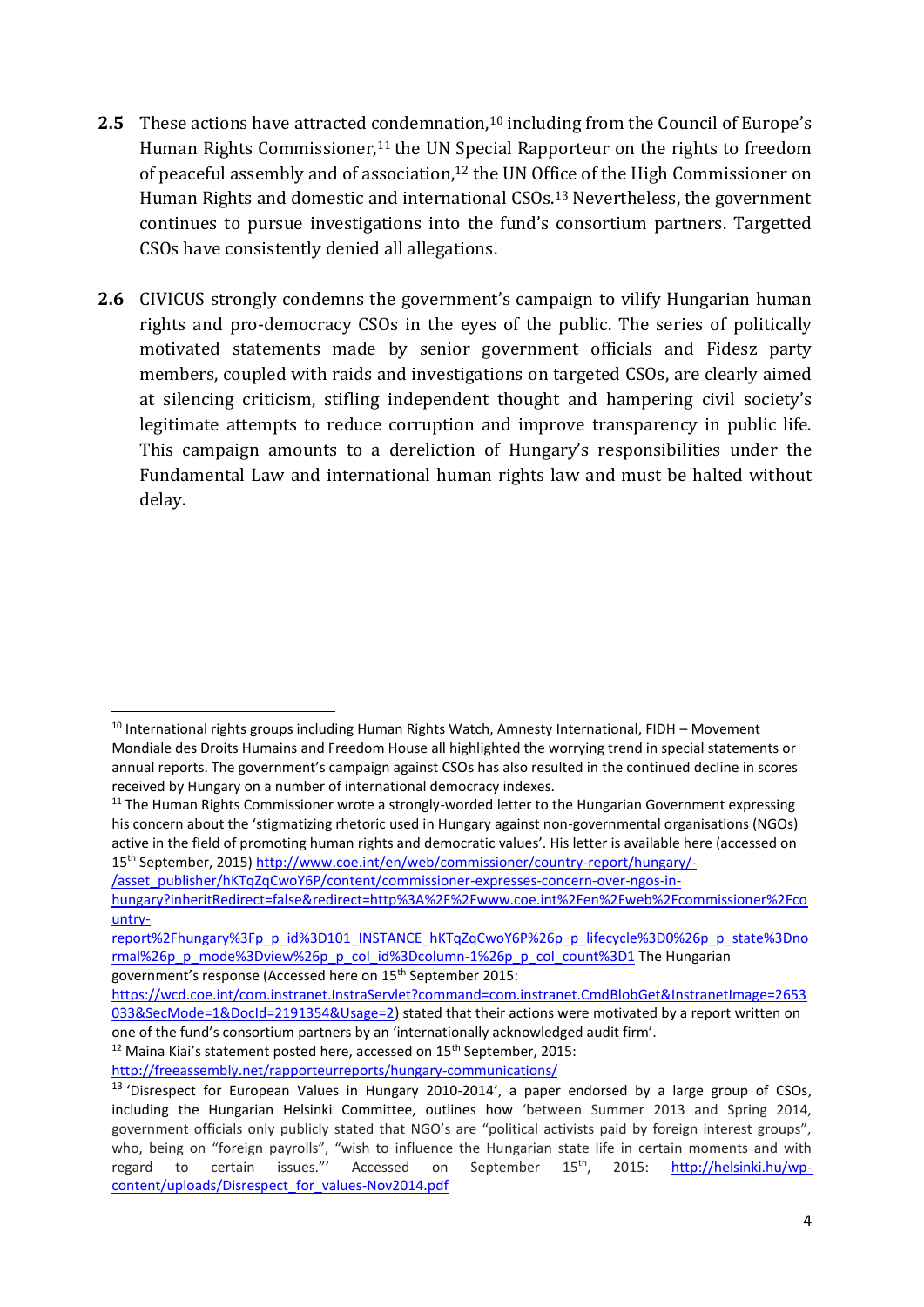#### **3. (C) Concerns regarding freedom of expression, independence of the media, and restrictions on access to information**

- **3.1** Article IX of the Fundamental Law of Hungary guarantees freedom of expression and states Hungary shall 'ensure the conditions for free dissemination of information necessary for the formation of democratic public opinion.'<sup>14</sup>
- **3.2** However, despite these protections, under sub-article IX (3) which states that 'political advertisements may only be published in media services free of charge, under conditions guaranteeing equal opportunities', unwarranted limitations can be imposed on political parties' ability to campaign equally during elections.<sup>15</sup> The clause has the effect in practice of reducing opportunities for campaign adverts from all political parties. These provisions impede fair access to a range of views through the media during election campaigns and have been criticsed by a number of organisations including the Organisation for Security and Cooperation in Europe (OSCE), following their official election observation mission in 2014.<sup>16</sup>
- **3.3** Concerns have also been expressed about a new advertising tax, introduced by the government in June 2014, which has had the effect in practice of reducing the revenues of one of Hungary's most popular television stations, RTL Klub. Despite an appeal by RTL Klub to the European Commission, the government further increased the tax to 50% in November 2014 and by the end of the year it had been reported that RTL Klub alone had contributed 90% of the revenue collected under the new  $\text{tax}.^{17}$
- **3.4** As part of efforts to control freedom of expression, since assuming power in 2010 the Fidesz government has amended the Fundamental Law and introduced three new laws related to the media.<sup>18</sup> These changes have been criticised for allowing regulatory bodies too much power, for establishing a media council with insufficient

[D2761D10EC7C/0/FUNDAMENTALLAWOFHUNGARYmostrecentversion01102013.pdf](http://www.mfa.gov.hu/NR/rdonlyres/8204FB28-BF22-481A-9426-D2761D10EC7C/0/FUNDAMENTALLAWOFHUNGARYmostrecentversion01102013.pdf)  $15$  Ibid.

1

<sup>&</sup>lt;sup>14</sup> English translation of the Fundamental Law of Hungary, as reproduced on the Ministry of Foreign Affairs Website, contains amendments up to 1<sup>st</sup> October, 2013. Accessed 16<sup>th</sup> September, 2015. [http://www.mfa.gov.hu/NR/rdonlyres/8204FB28-BF22-481A-9426-](http://www.mfa.gov.hu/NR/rdonlyres/8204FB28-BF22-481A-9426-D2761D10EC7C/0/FUNDAMENTALLAWOFHUNGARYmostrecentversion01102013.pdf)

<sup>&</sup>lt;sup>16</sup> The report of the observation mission can be read in full here:

[http://www.osce.org/odihr/elections/hungary/121098?download=true.](http://www.osce.org/odihr/elections/hungary/121098?download=true) The comment cited above on unfair campaign regulations is taken from the Executive Summary on page 1. Section XI of the report (pp. 15-18). Accessed on 16<sup>th</sup> September, 2015.

<sup>&</sup>lt;sup>17</sup> News reports in Hungarian on these developments can be found here: [http://nol.hu/belfold/otvenet](http://nol.hu/belfold/otvenet-vernek-az-rtl-re-1498163)[vernek-az-rtl-re-1498163](http://nol.hu/belfold/otvenet-vernek-az-rtl-re-1498163) and here:

[http://media.mandiner.hu/cikk/20140828\\_majdnem\\_a\\_teljes\\_reklamado\\_bevetelt\\_az\\_rtl\\_tol\\_szedtek\\_be.](http://media.mandiner.hu/cikk/20140828_majdnem_a_teljes_reklamado_bevetelt_az_rtl_tol_szedtek_be) Both accessed on 16th September, 2015.

<sup>&</sup>lt;sup>18</sup> These laws are: Act on the Modification of Certain Acts Regulating the Media and Communications [\(http://www.kozlonyok.hu/nkonline/MKPDF/hiteles/mk10129.pdf\)](http://www.kozlonyok.hu/nkonline/MKPDF/hiteles/mk10129.pdf), Act on the Freedom of the Press and Fundamental Rules on Media Content [\(http://www.kozlonyok.hu/nkonline/MKPDF/hiteles/mk10170.pdf\)](http://www.kozlonyok.hu/nkonline/MKPDF/hiteles/mk10170.pdf), Act on Media Services and Mass Media, [http://www.kozlonyok.hu/nkonline/MKPDF/hiteles/mk10170.pdf\)](http://www.kozlonyok.hu/nkonline/MKPDF/hiteles/mk10170.pdf).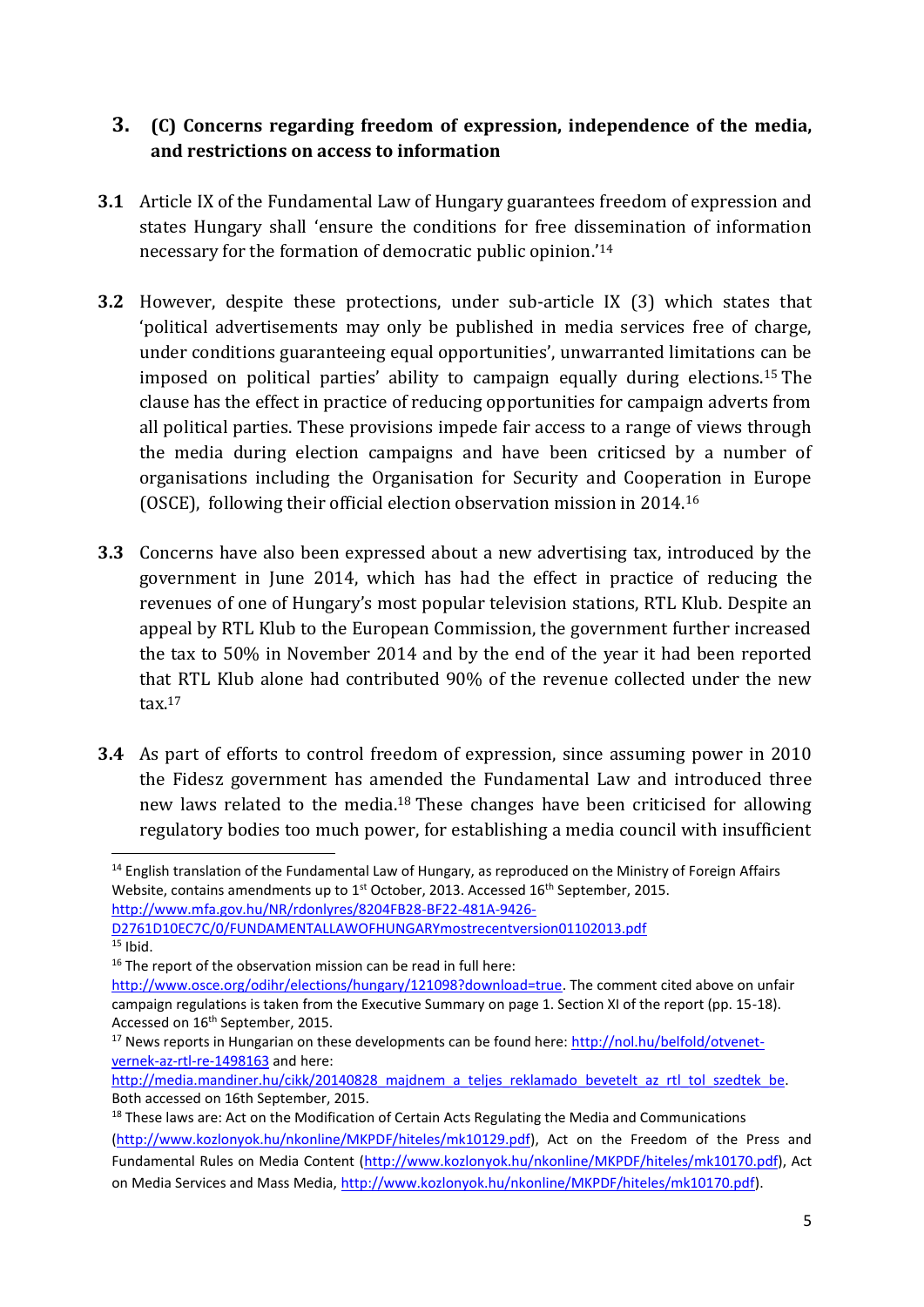political independence and for imposing overly punitive fines for breach of the rules.<sup>19</sup> The government's latest attempts to control the media through law reform include an amendment to the Civil Code, which aimed to restrict criticism of public figures. A welcome Constitutional Court ruling on 4 March 2014 however declared that provision to be unconstitutional.<sup>20</sup>

- **3.5** While Hungarian citizens can freely access the Internet and express themselves online, CIVICUS is concerned about the interference with the editorial independence of certain online news portals and investigative journalism websites. For example, Atlatszo.hu, an independent investigative news website, has been targeted through the courts and remains embroiled in lengthy and costly court battles to clear its name. <sup>21</sup> The effects of political interference by some of the ruling Fidesz party's most high-ranking members have also been felt by independent news websites, perhaps most notably, Origo.hu, whose editor and staff left controversially in 2014 following the website's reporting on lavish expenditure by János Lázár, Minister in the Prime Minister's Office.<sup>22</sup> Many of those who left Origo.hu formed a new website that continues to expose corruption and wrongdoing by public figures in Hungary.<sup>23</sup>
- **3.6** The effects of the 2010 Media Law, which created a problematic government-leaning oversight body,<sup>24</sup> as well as increased political pressure on journalists was reflected in a 2013 survey by a media think tank. The study confirmed that self-censorship in the media is widespread and that most journalists think that political and economic pressure on the sector is increasing.<sup>25</sup>
- **3.7** Citizens' right to access government information has also been undermined in Hungary following the 2013 amendment of the Law on Freedom of Information. The amended law now gives government officials the discretion to reject valid

**.** 

 $19$  The problems inherent in the new laws regulating the media are analysed in detail in this 2013 report from Human Rights Watch[: https://www.hrw.org/sites/default/files/reports/hungary0513\\_ForUpload.pdf](https://www.hrw.org/sites/default/files/reports/hungary0513_ForUpload.pdf)

<sup>&</sup>lt;sup>20</sup> The OSCE Office of Democratic Institutions and Human Rights (ODIHR)'s Representative on the Freedom of the Media, Dunja Mijatović has closely followed this situation, documenting developments in the official 2014 yearbook, available here: [http://www.osce.org/fom/176801?download=true.](http://www.osce.org/fom/176801?download=true) Accessed on 16<sup>th</sup> September, 2015.

<sup>21</sup> <http://english.atlatszo.hu/2015/07/21/atlatszo-hus-tax-authority-battle-continues-in-the-courtroom/>

<sup>22</sup> <http://english.atlatszo.hu/2015/03/24/the-fall-of-popular-independent-online-news-portal-origo-hu/>

<sup>23</sup> <http://www.direkt36.hu/en/>

<sup>&</sup>lt;sup>24</sup> Freedom House's 2015 Nations in Transit report provides the following useful summary of the regulatory architecture set up by the Media Law: 'Under the 2010 Media Law, the National Media and Electronic Communications Authority (NMHH) oversees all media, public and private, including broadcast, print, and online outlets. It grants licenses and frequencies, monitors content, and investigates and adjudicates public complaints. Its main regulatory body is the Media Council, which consists of five people nominated by a twothirds parliamentary majority for nine-year terms. The Media Council is headed by Monika Karas, a lawyer who formerly represented the right-leaning HirTV and *Magyar Nemzet*. Accessed here on 16th September, 2015: <https://freedomhouse.org/report/nations-transit/2015/hungary>

<sup>&</sup>lt;sup>25</sup> The report by Mérték Media Monitor: Press Freedom Index 2013 can be found here (accessed 16<sup>th</sup> September, 2015): [http://mertek.eu/sites/default/files/reports/a\\_sajoszabadsag\\_helyzete\\_2013.pdf](http://mertek.eu/sites/default/files/reports/a_sajoszabadsag_helyzete_2013.pdf)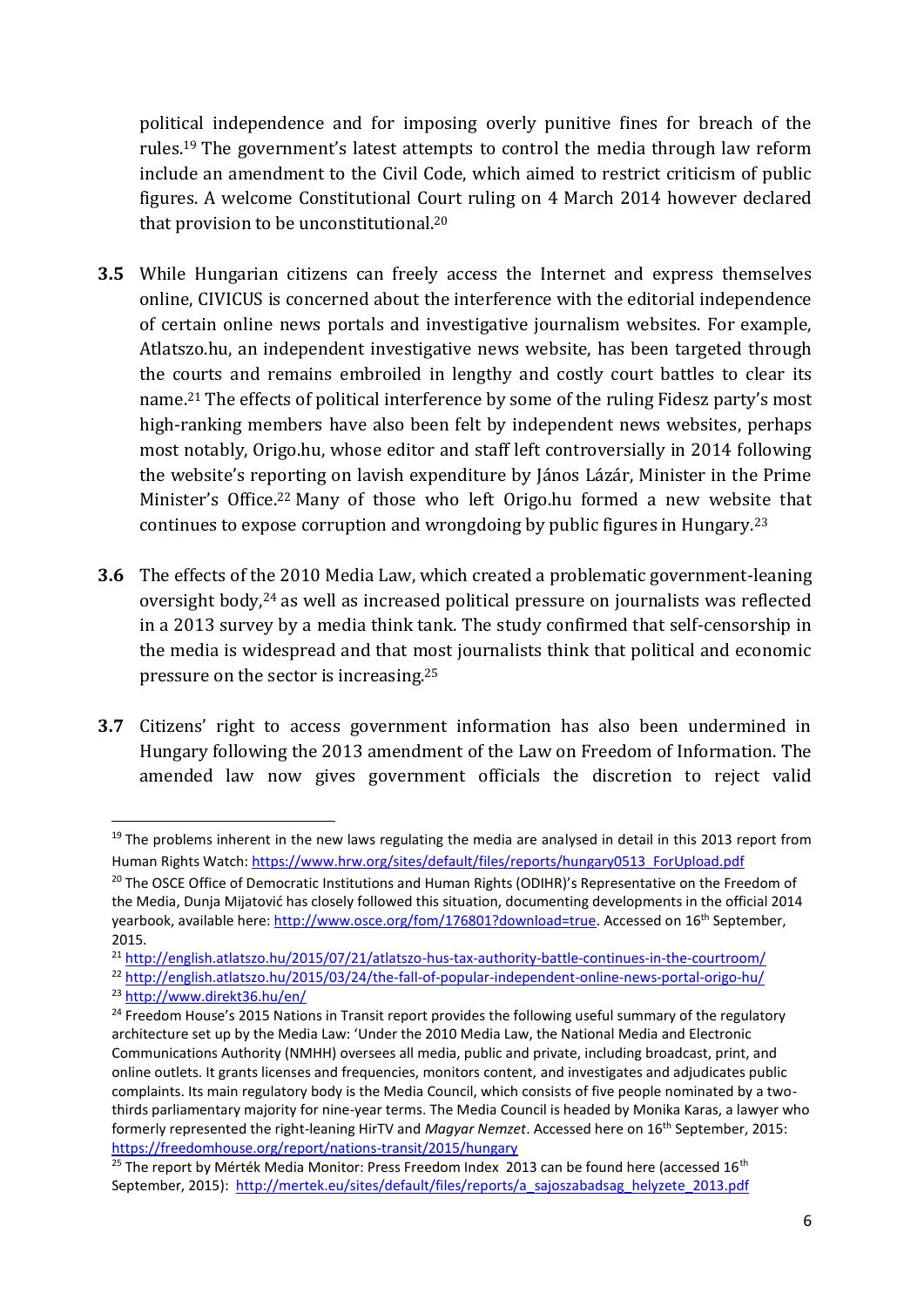applications for information if they think they amount to 'overarching, invoicebased' or 'itemized' audits of how public authorities are managed.<sup>26</sup>

**3.8** These efforts by the Hungarian government, in tandem with an entrenched progovernment bias in the state-owned media and increased media ownership by companies aligned to the ruling party, has resulted in serious damage to the plurality of views accessible through the Hungarian media.<sup>27</sup> CIVICUS is dismayed that, as a direct result, Hungarian citizens are now much less able to access the information they need to hold their leaders accountable.

#### **4. (D) Concerns regarding freedom of peaceful assembly**

- **4.1** Article VIII of Hungary's Fundamental Law guarantees that everyone 'shall have the right to freedom of peaceful assembly.'<sup>28</sup> While the Fundamental Law does not elaborate on how this right is to be protected, its wording does indicate that it applies equally to citizens and non-citizens of Hungary. Section 6 of the 1989 Law on Assembly requires assembly organisers to notify the police at least three days in advance of the event.<sup>29</sup> Although the law has been amended in ways that make it easier for spontaneous assemblies to proceed without interference and for ongoing assemblies to be protected, the three-day notification requirement remains the main rule applicable to organisers of formal, large-scale gatherings. As such, the law is at odds with the maximum of 48 hours notice suggested by the United Nations Special Rapporteur on the rights to freedom of peaceful assembly and of association.<sup>30</sup>
- **4.2** In contradiction with the domestic law, authorities sometimes prohibit demonstrations on the assumption that criminal offences may be committed by participants. Vague regulations also cause inconsistent decisions by police and the courts when taking note of authorising protests and demonstrations.<sup>31</sup>

<sup>28</sup> English translation of the Fundamental Law of Hungary, as reproduced on the Ministry of Foreign Affairs Website, contains amendments up to 1<sup>st</sup> October, 2013. Accessed 15<sup>th</sup> September, 2015. [http://www.mfa.gov.hu/NR/rdonlyres/8204FB28-BF22-481A-9426-](http://www.mfa.gov.hu/NR/rdonlyres/8204FB28-BF22-481A-9426-D2761D10EC7C/0/FUNDAMENTALLAWOFHUNGARYmostrecentversion01102013.pdf)

[D2761D10EC7C/0/FUNDAMENTALLAWOFHUNGARYmostrecentversion01102013.pdf](http://www.mfa.gov.hu/NR/rdonlyres/8204FB28-BF22-481A-9426-D2761D10EC7C/0/FUNDAMENTALLAWOFHUNGARYmostrecentversion01102013.pdf)

**.** 

<sup>&</sup>lt;sup>26</sup> Disrespect for European Values in Hungary 2010-2014', Accessed on September 15<sup>th</sup>, 2015: [http://helsinki.hu/wp-content/uploads/Disrespect\\_for\\_values-Nov2014.pdf](http://helsinki.hu/wp-content/uploads/Disrespect_for_values-Nov2014.pdf)

<sup>&</sup>lt;sup>27</sup> This article summarises the extent of censorship and manipulation within the Hungarian media (Accessed on September 15th, 2015: [http://www.cij.hu/en/censorship-and-manipulation-within-hungarian-public-service](http://www.cij.hu/en/censorship-and-manipulation-within-hungarian-public-service-broadcasters%E2%80%99-news-bulletins/)[broadcasters%E2%80%99-news-bulletins/](http://www.cij.hu/en/censorship-and-manipulation-within-hungarian-public-service-broadcasters%E2%80%99-news-bulletins/) 

<sup>&</sup>lt;sup>29</sup> In the case of Tátar and Faber v Hungary, the European Court of Human Rights provides a useful overview of applicable Hungarian laws and regulations applicable to the freedom of peaceful assembly. Accessed on 16<sup>th</sup> September, 2015:<http://www.legislationline.org/topics/country/25/topic/15>

<sup>&</sup>lt;sup>30</sup> Best Practices In Promoting Freedoms Of Assembly And Association (A/HRC/20/27), June 2012. Accessed 15th September 2015: [http://freeassembly.net/rapporteurreports/report-best-practices-in-promoting](http://freeassembly.net/rapporteurreports/report-best-practices-in-promoting-freedoms-of-assembly-and-association-ahrc2027/)[freedoms-of-assembly-and-association-ahrc2027/](http://freeassembly.net/rapporteurreports/report-best-practices-in-promoting-freedoms-of-assembly-and-association-ahrc2027/)

<sup>&</sup>lt;sup>31</sup> The situation is also well summarised by the US State Department in its 2014 Human Rights Report for Hungary:

<http://www.state.gov/j/drl/rls/hrrpt/humanrightsreport/index.htm?year=2014&dlid=236532#wrapper>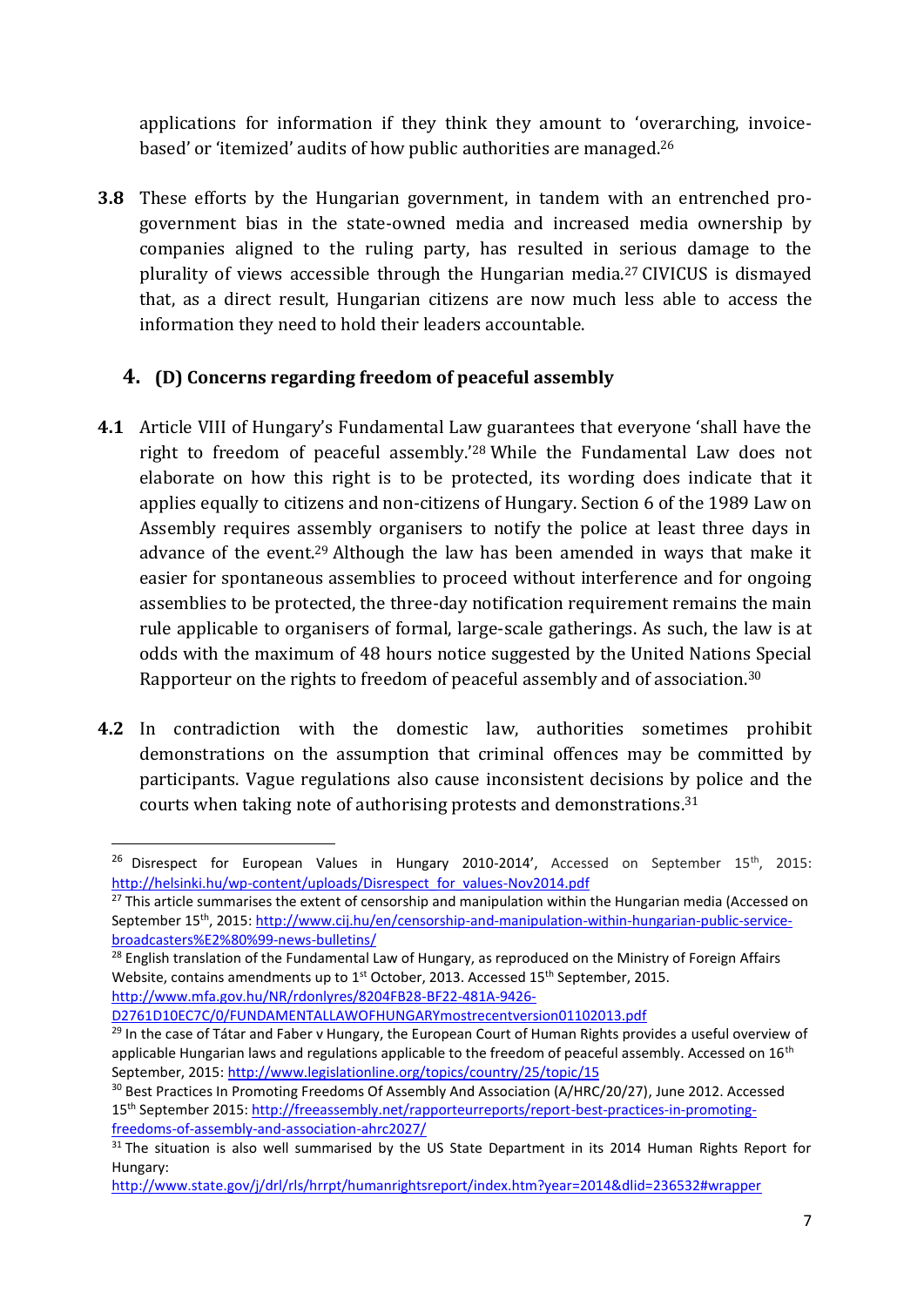- **4.3** Through recent litigation in the Hungarian Courts, the HCLU has higlighted two cases in which permission to gather was denied by police because of the intended location of the gathering. For example, in October 2013 police dispersed representatives of CSOs who intended to hold a protest outside the residence of the Prime Minister, while a court blocked permission for the second attempt in December 2013.<sup>32</sup>
- **4.4** Some minorities in Hungary most notably the Roma community and Lesbian, Gay, Bisexual, Transgender and Intersex (LGBTI) people – face additional obstacles to their enjoyment of the freedom of assembly. For example, on 4 June 2015, the Mayor of Budapest István Tarlós made a public statement in which he said that the Budapest Pride march - organised by the rainbow Mission Foundation, a CSO promoting the rights of LGBTI people – was 'repulsive'.<sup>33</sup> Although progress has been made in recent years to foster a more cooperative approach with authorities to ensure effective policing of the Budapest Pride March, Mr Tarlós' comments worryingly hark back to 2012, when the police decided to ban the march (even though the ban was finally revoked by the court). <sup>34</sup> CIVICUS condemns such comments, which are clearly inflammatory and violate the rights of a minority group to freely assembly in order to express their views in public.
- **4.5** More worryingly, recent interventions by the Hungarian police have undermined the fundamental right to peaceful assembly of refugees present in the country. While the Hungarian government undoubtedly shares the legitimate concerns of most people about the need to manage the current refugee crisis, domestic and international human rights groups have raised serious concerns about the way in which the authorities have handled the situation.
- **4.6** A report from Human Rights Watch on 11 September 2015 outlines a worrying picture of abuse of refugees' fundamental rights in two Röszke detention centres on the border with Serbia.<sup>35</sup> Apart from appalling humanitarian conditions, the report outlines that refugees' basic right to organise and associate freely with NGOs and others is being denied as they are immediately 'collected' upon arrival and transported to detention centres where they are kept fenced in open air pens.
- **4.7** CIVICUS strongly articulates the right of all people refugees and citizens alike, regardless of where they happen to be – to be able to peacefully assemble in order to collectively express their views. In any crisis situation, that expression is often only

**.** 

 $32$  Details of this litigation can be found on the HCLU website. Accessed 16<sup>th</sup> September, 2015: <http://tasz.hu/en/freedom-assembly/litigation-right-protest>

<sup>33</sup> <http://budapestpride.com/news/budapest-pride-inciting-hatred-is-repulsive>

<sup>34</sup> <http://helsinki.hu/en/police-ban-on-budapest-pride-2012-is-discriminatory-against-lgbt-community>

<sup>&</sup>lt;sup>35</sup> 'Hungary: Abysmal conditions in detention centre', Human Rights Watch. Accessed 16<sup>th</sup> September, 2015: <https://www.hrw.org/news/2015/09/11/hungary-abysmal-conditions-border-detention>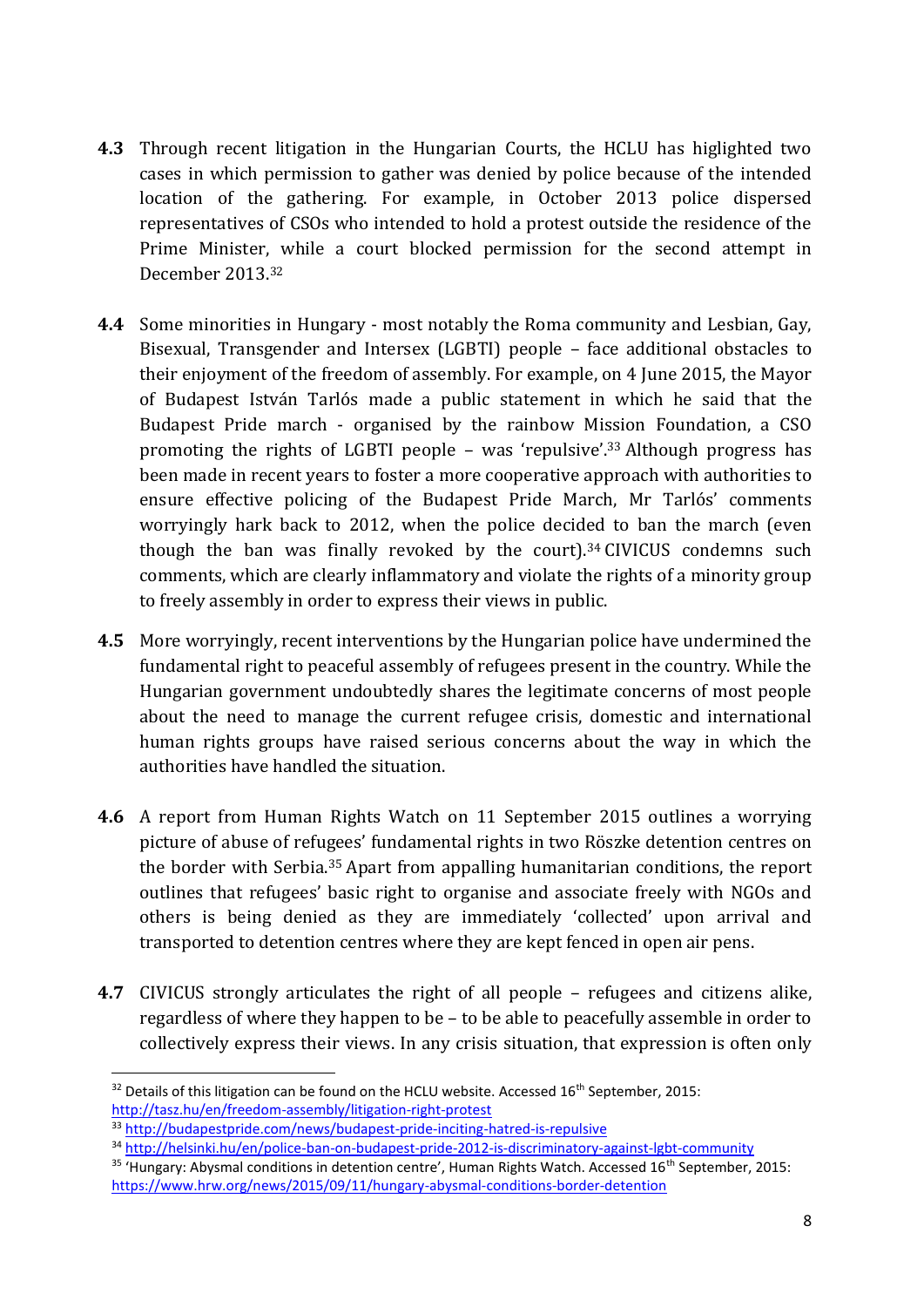possible through a physical assembly of people in a public place. As the 1951 Refugee Convention makes clear, refugees must be accorded the same set of fundamental rights as Hungarian citizens.<sup>36</sup>

#### **5. (F) Recommendations to the Government of Hungary**

CIVICUS calls on the Government of the Hungary to create an enabling environment for civil society to operate, in accordance with the rights ensured by the ICCPR and the UN Declaration on Human Rights Defenders. At a minimum, the following conditions should be guaranteed: freedom of association, freedom of expression, the right to operate free from unwarranted state interference, the right to communicate and cooperate, the right to seek and secure funding and the state's duty to protect. In light of this, the following specific recommendations are made:

- The Hungarian government should create a conducive and non-threatening environment for peaceful citizen activism in Hungary. It should take seriously the country's continuing decline on international democracy and press freedom indices and begin to adopt a more conciliatory approach to civil society, which forms the bedrock of any open, tolerant and pluralistic democracy.
- The refugee crisis has presented significant challenges for the Hungarian government and has placed increased demands on its social, economic and physical infrastructure. The Hungarian government should not, however, use the crisis as an excuse to forego its obligations under the 1951 Refugee Convention and the other international human rights treaties to which it is a party. The authorities must do everything in their power to ensure that the system implemented to handle the influx of refugees upholds the dignity and fundamental freedoms of all people in Hungary – citizens and refugees alike.

#### **5.1 Regarding restrictions on the freedom of association**

- The Hungarian government should give full effect to Article 15 of the 1951 refugee convention, which states: 'As regards non-political and non-profitmaking associations and trade unions the Contracting States shall accord to refugees lawfully staying in their territory the most favourable treatment accorded to nationals of a foreign country, in the same circumstances.'
- The Hungarian government and particularly its most senior and influential leaders – should refrain from making statements portraying CSOs funded from international sources as 'meddlers' in the internal affairs

**<sup>.</sup>** <sup>36</sup> <http://www.unhcr.org/3b66c2aa10.html>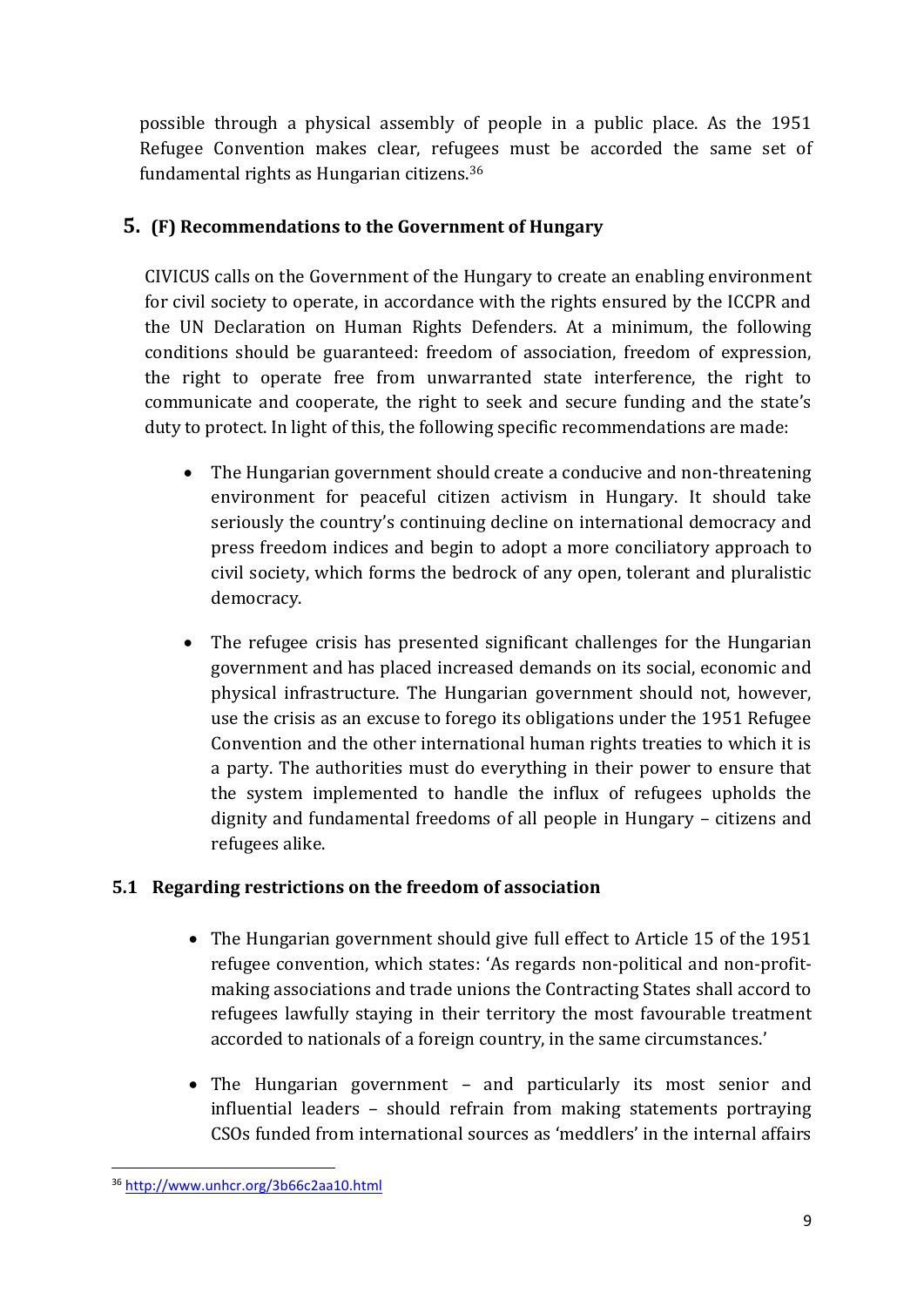of Hungary, or otherwise motivated by political aims to destabilise the state. Such rhetoric is clearly targeted at weakening legitimate and independent civil society oversight and has no place in a democratic society.

 The illegitimate targetting of CSOs funded by and distributing the EEA/Norwegian Grants Fund through investigations, audits and physical raids should be halted immediately. The Norwegian government's offer of dialogue should be accepted and a more open stance should be adopted to funds and NGOs that aim to create a more equal, open and transparent society in Hungary.

#### **5.2 Regarding freedom of expression, independence of the media, and restrictions on access to information**

- The Hungarian government should revisit the advertising tax imposed in June 2014, that has unfairly targeted a prominent private television station and important source of news for many Hungarians. Accordingly, the government is reminded of its obligations under the Fundamental Law, EU Law and international human rights law to safeguard the freedom of speech and the independence of the media. The government should make every effort to curb political interference in the editorial independence of state and private media.
- The government is called upon to address the unfair campaign regulations governing the payment for advertisements in the private media during election campaigns. In doing so, the government should take cognisance of the findings and recommendations made by the OSCE following its observation of the 2014 elections. In order to level the playing field, Article IX (3) of the Fundamental Law, as well as relevant subsidiary regulations, should be amended.
- The government should recognise the place of independent investigative journalism as part of the development of a democratic society in Hungary. It should therefore cease from its practice of making inflammatory statements and taking costly legal action against investigative journalists seeking to expose wasteful expenditure, nepotism and corruption.
- The government should, in close consultation with a wide range of media practitioners and civil society, conduct a thorough review of all laws regulating free expression in Hungary – including the 2010 Media Law and the Freedom of Information Act, as amended in 2013. The aim of this